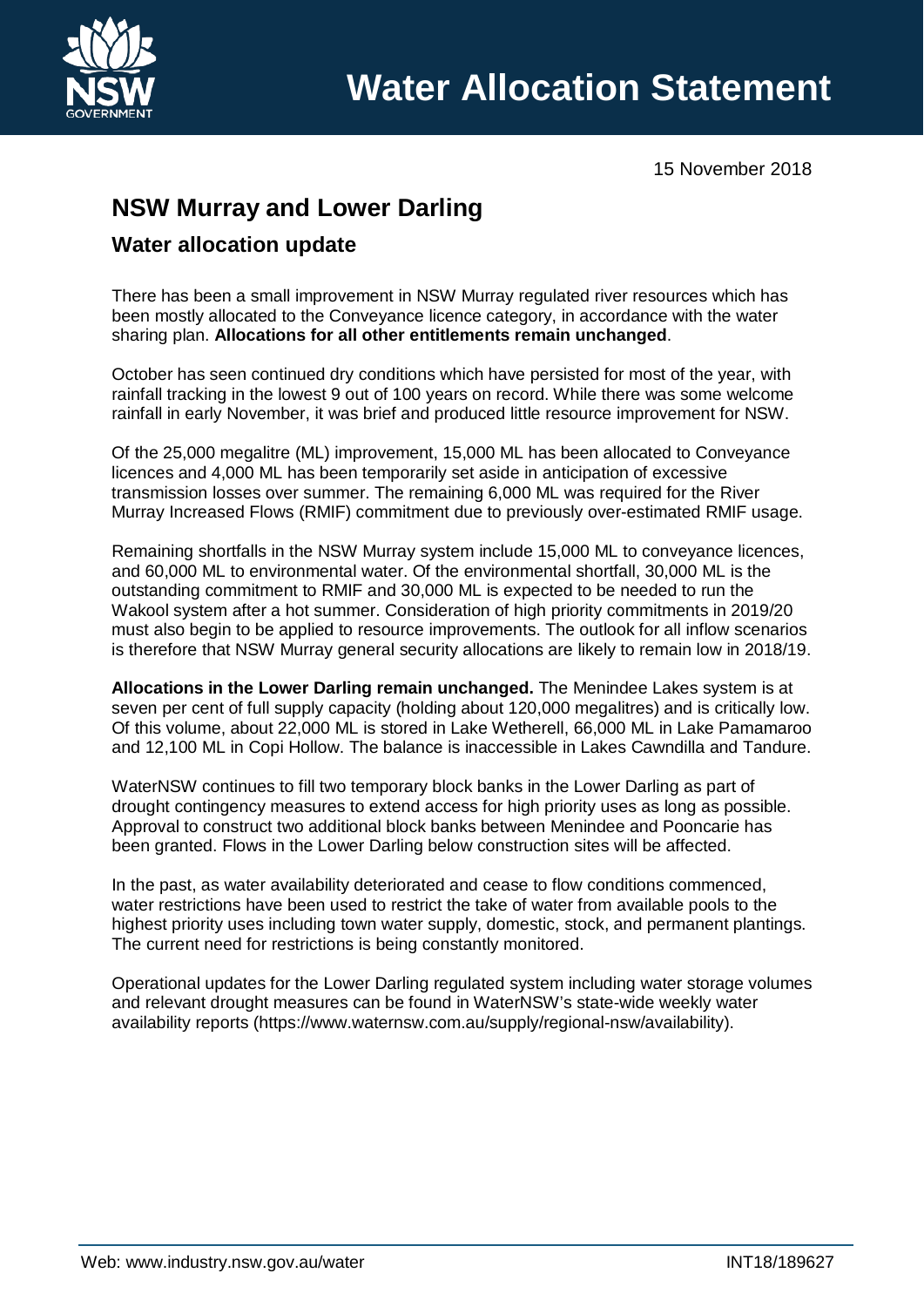

|                      | <b>High Security</b> | <b>General Security</b> | <b>Average Carryover</b> |
|----------------------|----------------------|-------------------------|--------------------------|
| <b>Murray</b>        | 97%                  | $0\%$                   | 31%                      |
| <b>Lower Darling</b> | 100%                 | $0\%$                   | 15%                      |

## **Murray storage levels (as at 14 November 2018)\***

- Dartmouth Dam is 78 per cent full falling holding 3,003,000 megalitres (ML).
- Hume Dam is 45 per cent full falling holding 1,354,000 ML.
- Lake Victoria is 76 per cent full rising holding 515,000 ML.
- **\* NSW share of this water is approximately 28%, 39% and 37% for these storages respectively.**

### **State sharing of the Murray resource**

The monthly forecast accounts to the end of October indicate 5,210 GL of total Murray resource is available in the very dry (99 percentile) case, of which about 1,580 GL is needed to run the system and therefore 3,630 GL is distributed to NSW and Victoria based on rules in the Murray-Darling Basin Agreement.

The NSW share of this is about 1,190 GL from which commitments to South Australia's entitlement flow and trade adjustments are deducted to leave NSW with 1,035 GL of resource to distribute (99 percentile). This represents an increase of 25 GL from the last assessment.

### **Climatic outlook**

The Bureau of Meteorology seasonal outlook for November to January, issued 25 October 2018, indicates that rainfall conditions are generally likely to be below average in the valley over this period. November has a high chance of being dry, while December shows no clear indications of drier or wetter than average conditions. Above average temperatures experienced so far in 2018 are likely to continue into early 2019.

The Bureau's El Niño-Southern Oscillation (ENSO) Outlook remains at El Niño ALERT, with El Niño likely to develop before January 2019. A positive Indian Ocean Dipole (IOD) event is underway, but may dissipate through November. When combined, an El Niño and positive IOD event increase the chances of dry and warm conditions, particularly during spring.

### **Trade**

In the Murray, trade across the Barmah choke remains restricted to **'no net trade downstream'**. Downstream trade opens to the extent of the volume of any upstream trade. The trade restriction helps to protect existing downstream entitlement holders from an increased risk of delivery shortfall due to the limited physical capacity of the Barmah choke. Water users are encouraged to monitor the Murray-Darling Basin Authority (MDBA) website [\(www.mdba.gov.au\)](http://www.mdba.gov.au/) for information about the trade balance and status of trade.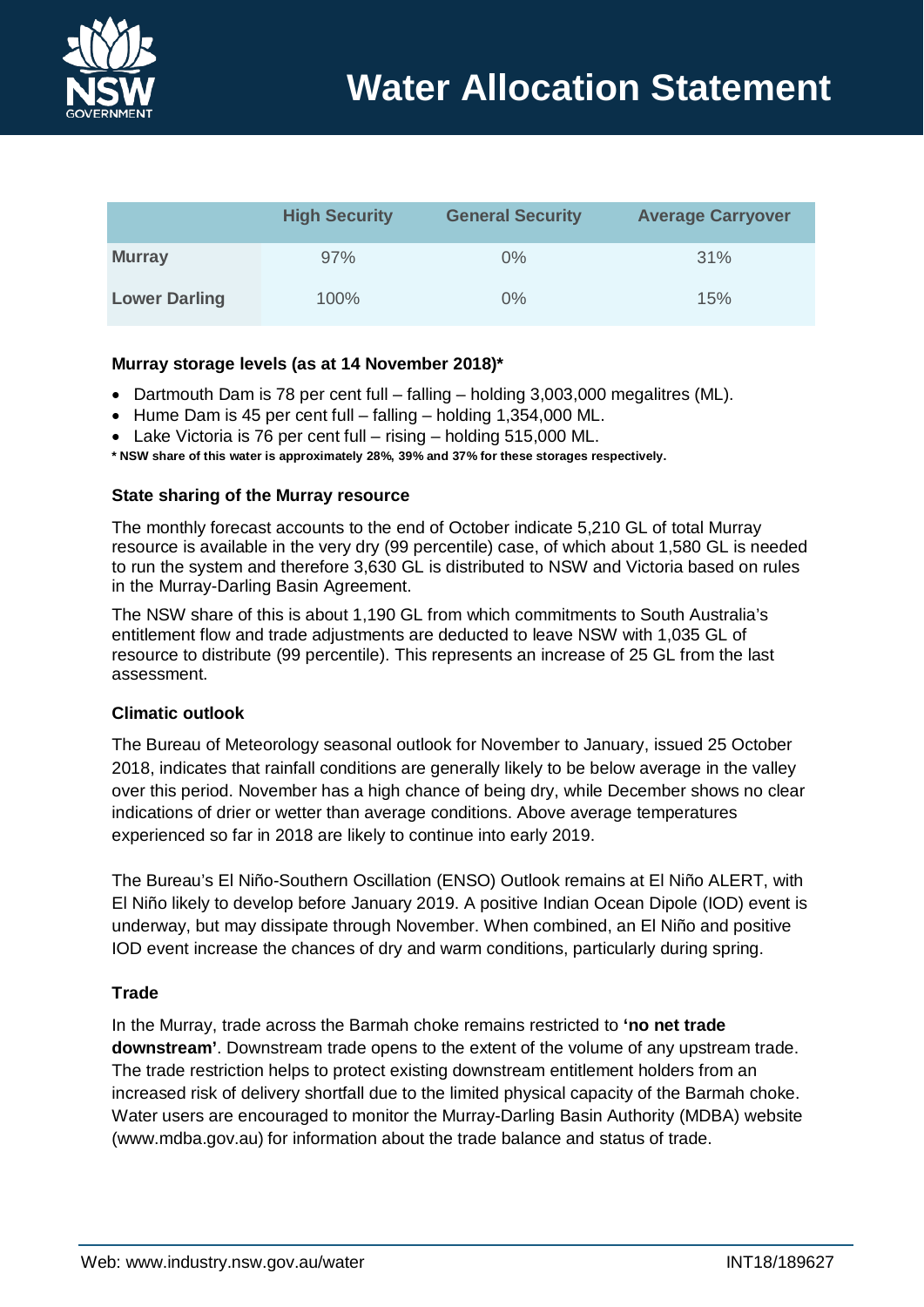The Menindee Lakes system is below 480 GL, the threshold at which the Lower Darling becomes administratively separated from the Murray. Temporary trade with the Murray is therefore closed. Trade typically remains closed until the system recovers to above 640GL. Trade within the Lower Darling water source remains unaffected.

Trade **out** and **within** the Murrumbidgee Valley is open, but trade **into** the Murrumbidgee Valley is closed. Trade into the Murrumbidgee Valley will re-open when the Murrumbidgee inter-valley trade (IVT) account balance climbs to 15 GL. Water users are encouraged to monitor the WaterNSW website [\(www.waternsw.com.au\)](http://www.waternsw.com.au/) for daily information about the IVT account balance and status of trade.

### **Next announcement**

The next water allocation statement for the NSW Murray and Lower Darling valleys will be issued on **Monday 3 December 2018.** Forecast improvements under inflow scenarios, including the rocket diagram, will be included in mid-December water allocation statement.

| Resource Distribution (15 November) for 2018-19                          | Volume (GL) |  |  |
|--------------------------------------------------------------------------|-------------|--|--|
| Total Available Resource <sup>(1)</sup>                                  | 1,035       |  |  |
| less                                                                     |             |  |  |
| $Carryover^{(2), (7)}$                                                   | 520         |  |  |
| Rules based Environmental Water <sup>(3)</sup>                           | 112         |  |  |
| Towns, Stock, Domestic <sup>(4)</sup>                                    | 54 (100%)   |  |  |
| Announced High Security subcategory (education, research) <sup>(4)</sup> | $1(100\%)$  |  |  |
| Announced High Security <sup>(4)</sup>                                   | 184 (97%)   |  |  |
| Conveyance <sup>(5)</sup>                                                | 150 (45%)   |  |  |
| Reserves <sup>(6)</sup>                                                  | $\Omega$    |  |  |
| Announced General Security <sup>(7)</sup>                                | $0(0\%)$    |  |  |
| Temporary Reserve <sup>(8)</sup>                                         | 14          |  |  |
| $*P$ aa nataa halau                                                      |             |  |  |

### **NSW Murray resource assessment data sheet**

*\*See notes below.*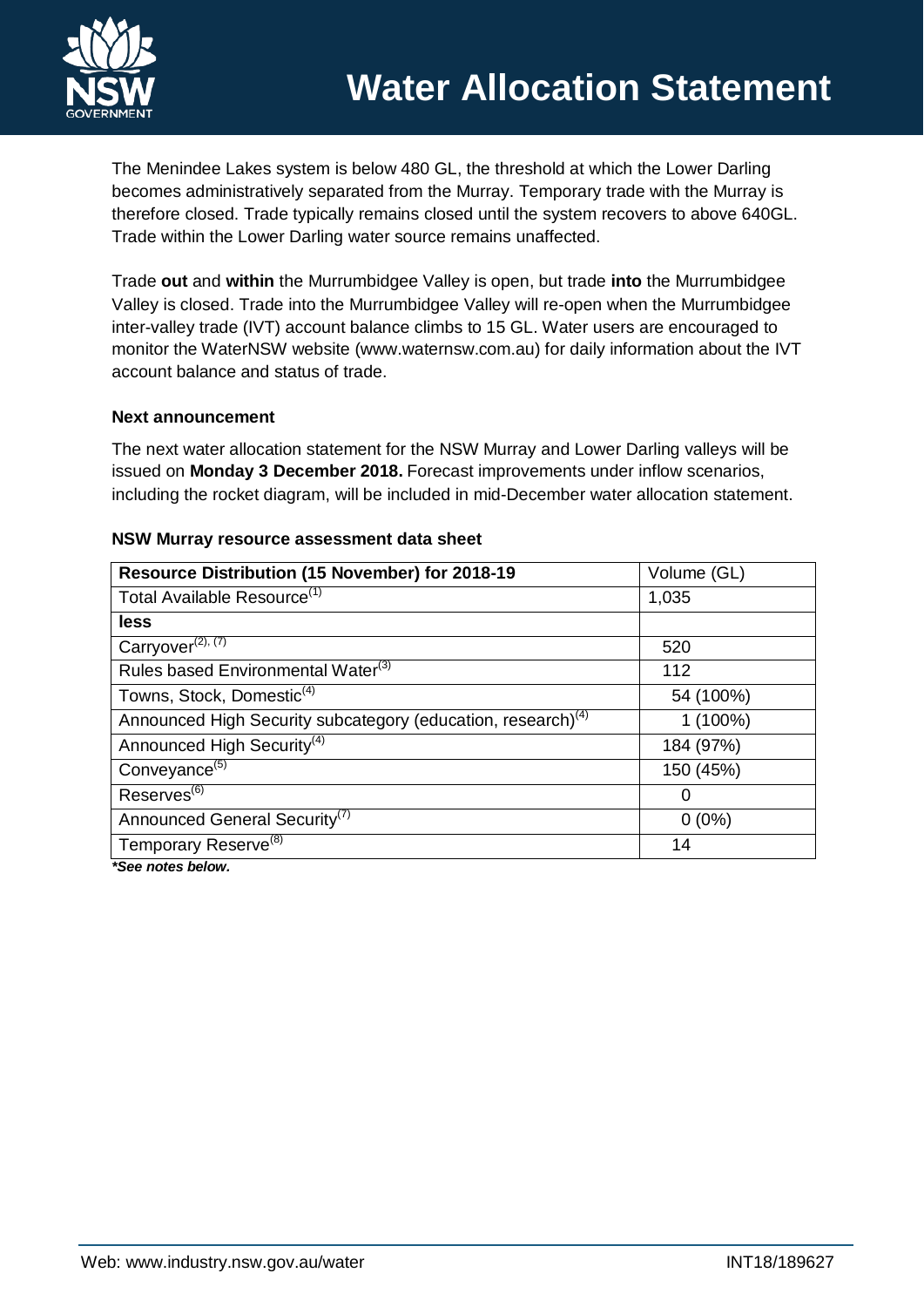

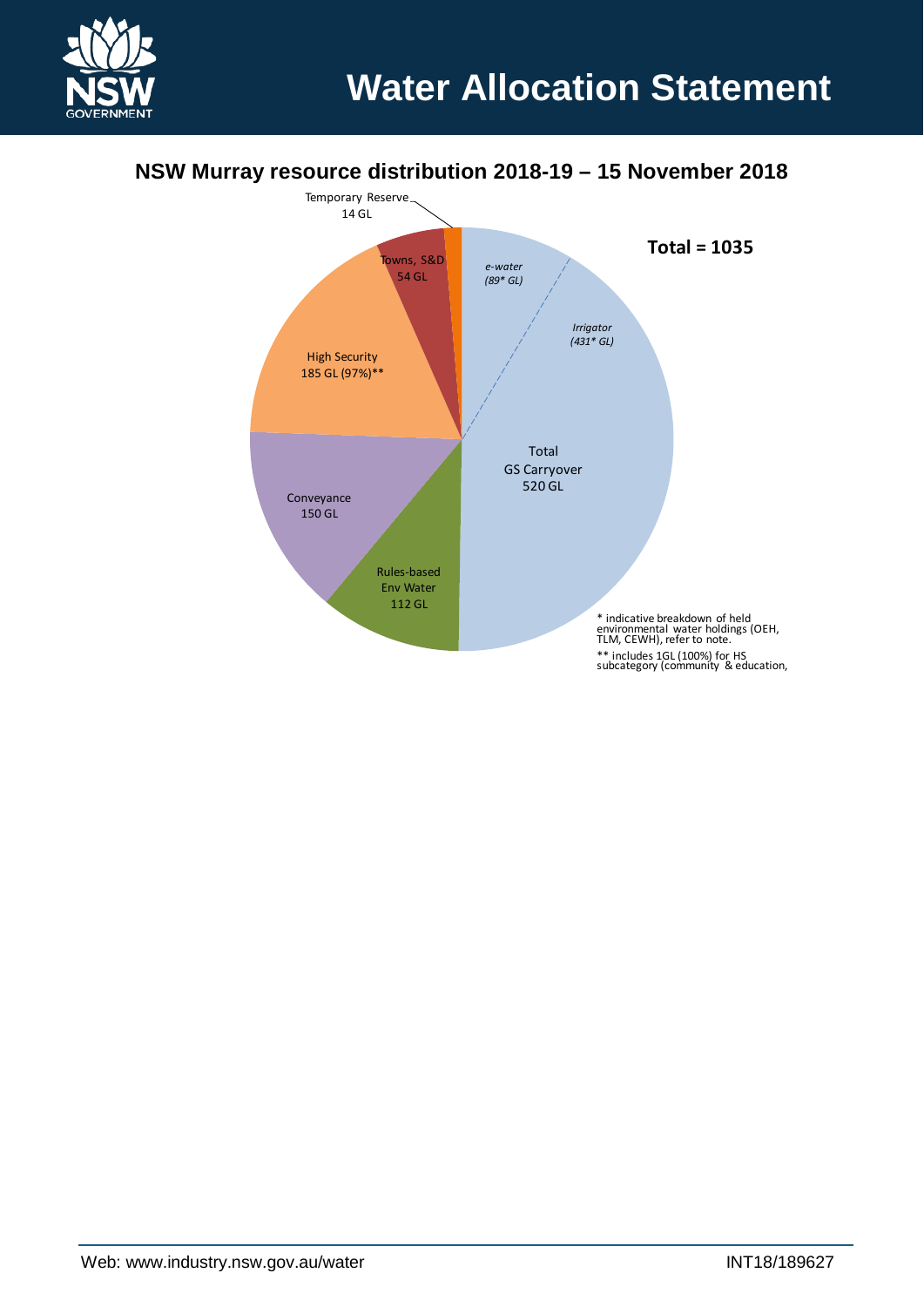

### **Data sheet notes**

- (1) Total available resource NSW's state share of active storage volume (Hume, Dartmouth, Menindee and Lake Victoria) as assessed and accounted for under the Murray-Darling Basin Agreement at the time of the assessment plus any usable flows in transit plus assumed (99%ile) inflows for the rest of the year plus Snowy Hydro's assured Required Annual Release (RAR) (including any flex (pre-release) from the prior year), as well as estimated usage to date. Snowy Hydro's net M1 releases to date for this water year (2018- 19) is estimated to be 602 GL, and 200 GL of flex was pre-released in 2017-18. NSW remains in Special Accounting with South Australia (SA), details of which can be found in the MDB Agreement clauses 123- 129. Special accounting is triggered when NSW is forecast unable to meet the required reserve of 1,250 GL by the end of the water year to supply SA with its entitlement in the following year.
- (2) Carryover NSW Murray general security water users can carryover a maximum account balance of 50 per cent of their entitlement into the following water year. The account limit is 110 per cent of entitlement, meaning that account credits from allocation and/or carryover cannot exceed 110% of entitlement in any water year. The limit does not include allocation trade.
- (3) Primarily rules-based planned environmental water water required to be set aside to provide for riverine environments, as per water sharing plan and other interjurisdictional agreements. In the NSW Murray this includes the Murray Additional Allowance (MAA) (about 6 GL), Wakool system requirements (up to 70 GL, currently 40 GL available), and the Barmah-Millewa Allowance (B-MA) (about 258 GL – currently 100% borrowed). It also includes River Murray Increased Flows (RMIF) in Hume, accrued as part of the Snowy Water Initiative (currently 66 GL available out of a total commitment of about 96 GL, continuing a 30 GL shortfall. Note this includes a usage reconciliation update from the last assessment). The total commitments to B-MA and RMIF will decrease over the water year as they are released from Hume for use. Excludes 'licence-based' environmental water also known as held environmental water (HEW).
- (4) The *Water Sharing Plan for the New South Wales Murray and Lower Darling Regulated Rivers Water Sources 2016* has subcategories of high security licenses in the Murray Water Source. High security subcategory licences under *Part 7 Division 2 Clause 46(2)* that are present in the Murray include community and education, research, and town water supply. At the commencement of each water year, these licences are to receive 100% allocation, while remaining high security licences are to receive 97% allocation. For the purposes of this water allocation statement, the high security town water supply allocation volume has been grouped as "Towns, S&D".
- (5) Conveyance entitlement a category of access licence originally issued to Irrigation Corporations to facilitate delivery of water through their channel systems. Allocation to this category is prescribed in the water sharing plan and is a function of current high and general security allocation.
- (6) Reserves required primarily under statutory plans, up to 61 GL; set aside for critical human needs in accordance with Clause 11.03 of the Basin Plan.
- (7) Held environmental water (HEW) water administered by environmental water holders is reported here, with the associated portions of general security allocation and carryover also identified in the above pie chart. This reporting of held environmental water is limited to only NSW entitlements, reporting of credits to accounts (not usage or trade), and estimated to be 0 GL of GS, 24 GL of HS, 23 GL of conveyance allocation and 89 GL of GS carryover. These entitlements are held and/or managed either singly or jointly by various environmental holder groups, including the NSW Office of Environment and Heritage (OEH), The Living Murray (TLM) and the Commonwealth Environmental Water Holder (CEWH). Details on environmental holdings can be found on individual agency websites.
- (8) Temporary reserve small reserve introduced to buffer against elevated risk of high-than-budgeted losses.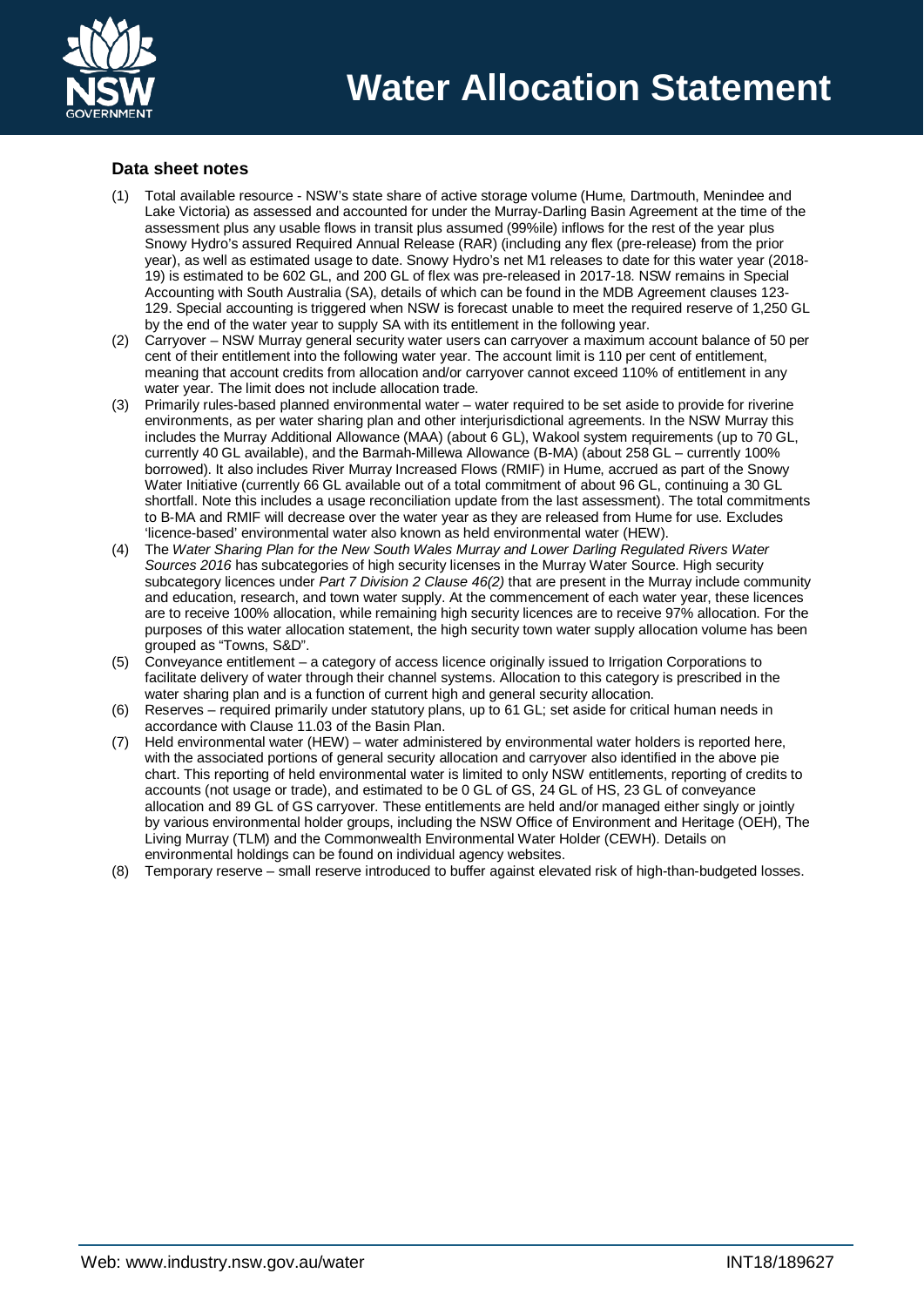

#### **NSW Murray resource assessment – comparison with this time last year**

| Item                                  | Mid Nov<br>2017 (GL) | Mid Nov<br>2018 (GL) | Comments                                  |
|---------------------------------------|----------------------|----------------------|-------------------------------------------|
| NSW share of total resources          | 2,050                | 1,035                | Significantly lower following             |
| less                                  |                      |                      | very dry conditions since<br>summer 17/18 |
| Carryover                             | 730                  | 520                  | Lower carryover                           |
| Environmental                         | 264                  | 112                  | BMA paid back in 2017.                    |
| Towns, Stock, Domestic                | 54                   | 54                   | Same                                      |
| Allocation to Conveyance licences     | 210                  | 150                  | Lower due to lower resource               |
| Allocation to High Security           | 185                  | 185                  | Same                                      |
| <b>Allocation to General Security</b> | 586                  | 0                    | Lower due to lower resource               |

# **NSW Murray water balance – 15 November 2018**

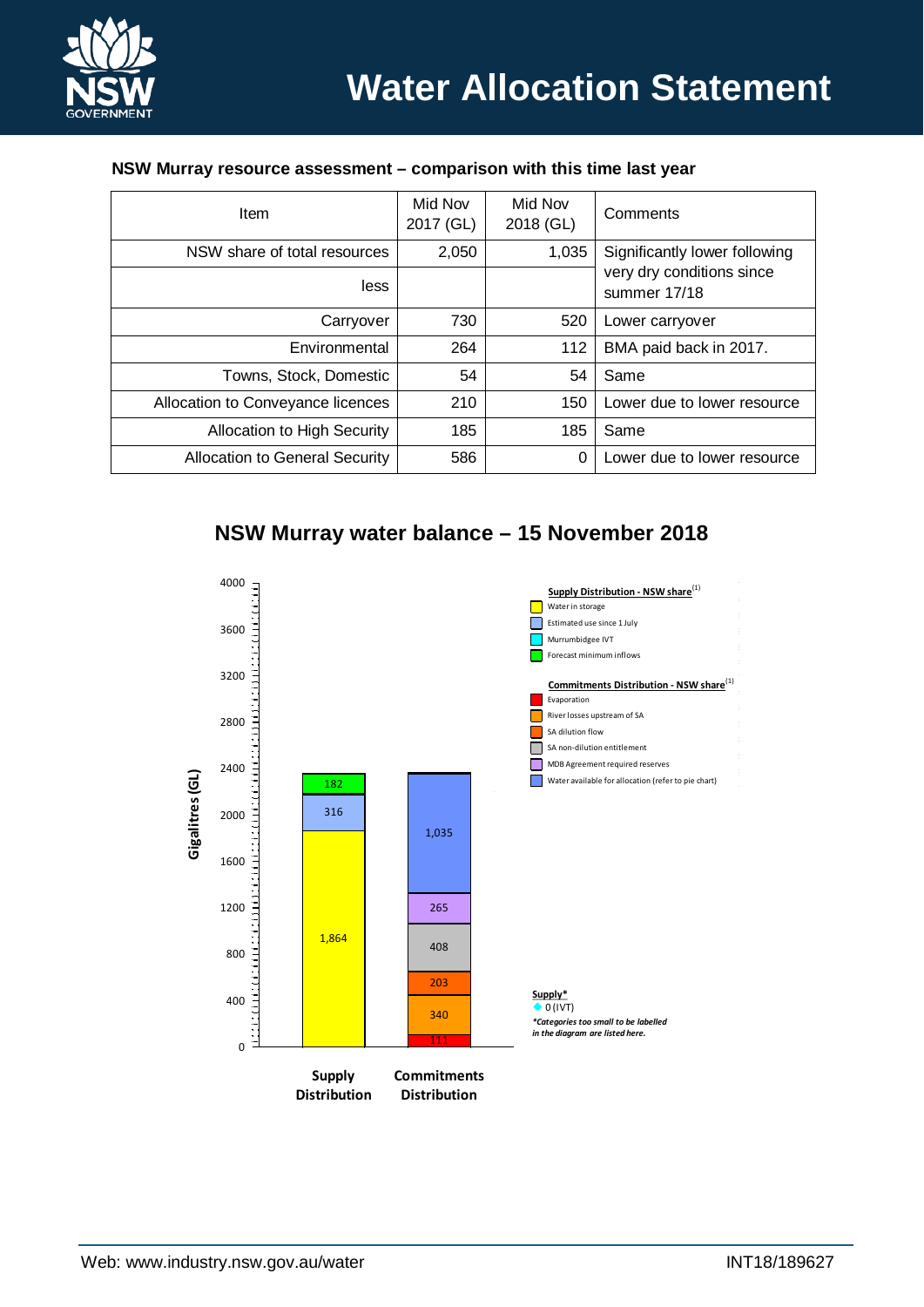

#### **Water balance notes:**

- (1) Supply Distribution and Remaining Commitments the distribution of supply and commitments is being provided on a monthly basis. The volumes in the categories shown are only those relating to NSW's share of the resource, at the end of the preceding month. The categories include the following:
	- Water in storage: Volumes in the dams at the end of the previous month. (Excludes water in storage unavailable to NSW under the water sharing arrangements of the Murray Darling Basin Agreement).
	- Estimated use since 1 July: Estimated NSW usage to-date, reconciled periodically with hydrographic updates (meter readings).

Forecast inflows: NSW's share of forecast inflows into the River Murray System based on assumed extremely dry future conditions (includes Snowy Hydro's guaranteed inflows for the water year).

Murrumbidgee IVT: Total Murrumbidgee system water bought by Murray system users that is yet to be delivered, as reported in the Murrumbidgee IVT account balance. A negative IVT balance will appear as a commitment of NSW Murray water to the Murrumbidgee, until trades between the two valleys brings the IVT balance up to nil.

Evaporation: Water set aside for evaporation for the remainder of the year. This reduces as the year progresses. River losses upstream of SA: Water budgeted for transmission losses from the River Murray system upstream of the South Australian border for the remainder of the year. Generally reduces as the water year progresses.

SA non-dilution entitlement: Water to supply South Australia's entitlement flow, as required under the Murray-Darling Basin (MDB) Agreement. Reduces as water year progresses.

SA dilution flow: Water to provide South Australia's dilution and conveyance component of flow, as required under the MDB Agreement. Reduces as the year progresses, unless Additional Dilution Flow (ADF) is triggered. MDB Agreement required reserves: Includes conveyance reserve and minimum reserve to be set aside for use in

the next water year, as required by the MDB Agreement in clause 102D and 103, respectively.

Water available for allocation: NSW's bulk share of the resource that can be assigned to NSW Murray entitlement holders based on the water sharing plan. This volume includes entitlement holder carryover. The allocation of this volume is provided in the above table and pie chart.

#### **Chances of improvement**

The chances of improved inflow conditions and indicative allocations are provided in the following table. Remember, these are based statistically on the historical record. In reality, rainfall and inflows can occur at any time, and allocations will be made on actual conditions.

The table shows that allocations are likely to remain low under all scenarios. It reflects that significant inflows are statistically less likely to occur over summer and that current shortfalls still need to be met along with high priority commitments for 1 July 2019.

### **Forecast general security allocation (per cent) – using dry tercile#**

| <b>Potential Inflow Conditions*</b>          | 1 Dec 2018 General<br><b>Security Allocation</b> | 1 Feb 2019 General<br><b>Security Allocation</b> |  |  |
|----------------------------------------------|--------------------------------------------------|--------------------------------------------------|--|--|
| 99 chances in 100 (extreme) (99%)            |                                                  |                                                  |  |  |
| 9 chances in 10 (very dry) $(90\%)^{\wedge}$ | <b>NV</b>                                        |                                                  |  |  |
| 3 chances in 4<br>(75%)<br>(dry)             |                                                  |                                                  |  |  |
| (50%)<br>1 chance in 2<br>(mean)             |                                                  |                                                  |  |  |
| (25%)<br>1 chance in<br>4<br>(wet)           |                                                  | 12                                               |  |  |

(Any carryover water can be added to these indicative allocations)

# Outlook modelling using inflow data for the driest one-third of years only and GS carryover of 31%.

^ July to October 2018 conditions for the system as a whole have been tracking at 91% AEP.

^^ Conveyance estimated to be around 165 GL at 1 December 2018.

B-M Allowance remains borrowed for all scenarios.